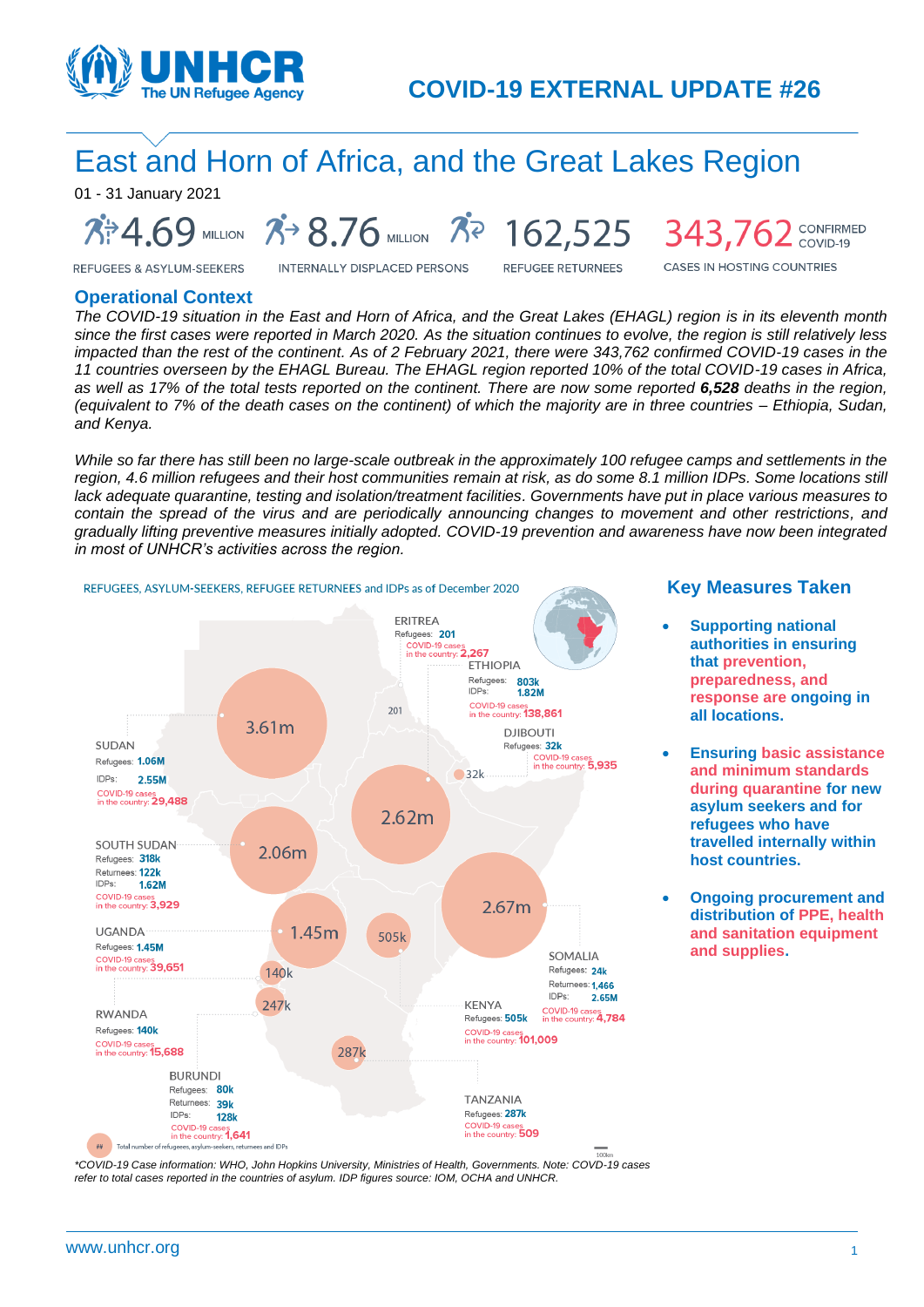

## **UNHCR Response**

## **Protection**

*UNHCR continues to assess the impact of border closures and travel restrictions on access to asylum. Movements continue through unofficial border crossing points where screening and provision of information is not in place. Across the region, UNHCR has appealed for special measures to be put in place, to allow for asylum-seekers to be screened, quarantined, and admitted, and for UNHCR to be granted access to areas where new refugees are arriving. On 30 June, UNHCR launched a global online* [Platform](https://im.unhcr.org/covid19_platform/) *on the protection impact of temporary measures in response to the COVID-19 pandemic, including access to territory and national asylum systems.*

The reporting period saw the voluntary repatriation of 4,569 **Burundian** refugees from **Tanzania, Rwanda,** and **Kenya**. Since September 2017 until 30 January 2021, UNHCR Burundi has facilitated the return of 125,063 Burundian refugees from Tanzania, Rwanda, the Democratic Republic of Congo (DRC), Kenya, and other countries.

On 8 January, following an increase of COVID-19 cases in **Burundi**, the Government amended its earlier COVID-19 national protocols. The national protocol in Burundi now includes a seven-day quarantine in designated hotels for all persons entering the country and the borders remain closed except for goods. Returnees so far remain exempt from the compulsory seven-day quarantine. The borders remain closed and the government is not accepting new asylum requests. Some asylum-seekers including children have managed to cross the border and arrive to the refugee camps.

Delays in completing the COVID-19 tests on arrival of the returnee convoys remains a risk of COVID-19 transmission for returnees, partners and UNHCR staff during the voluntary repatriation activities. Adequate social distancing is difficult to implement in the transit center with the size of the convoys.

**Ethiopia**: UNHCR remains highly concerned by the humanitarian impact of the ongoing conflict in the Tigray Region. This is adding to the already difficult situation precipitated by COVID-19, particularly on protection and the humanitarian response for Eritrean refugees and internally displaced persons in the Tigray Region.

In **Kenya**, on 26 January, UNHCR conducted a virtual group consultation for LGBTI persons of concern to discuss how they are coping during the pandemic in terms of health and well-being. Some have been supported with core relief items based on recommendations from peer leaders. UNHCR also participated in a monthly radio show where general resettlement updates, anti-fraud related information and the impact of COVID-19 on resettlement processes were discussed. Radio sensitization continues to play a crucial role in delivering resettlement information in Dadaab, as it allows for direct engagement with many people of concern within a short time.

Six families of Burundian and DRC refugees (26 individuals) returned to their country of origin through UNHCR's Voluntary Repatriation Programme. Before departure, COVID-19 test was conducted in line with travel protocols. The families also received an assistance package to support their reintegration.

In **Rwanda**, following the recent revision of measures by the Government to curb the spread of COVID-19, including lock-down measures in Kigali and prohibition of travel between Kigali and other provinces and districts, most UNHCR staff are working from home within the parameters of the operation and business continuity plans. UNHCR is engaging the Ministry in Charge of Emergency Management (MINEMA) to have special permission to continue essential activities in the refugee camps, including voluntary repatriation program and resettlement travels. Despite the challenges, UNHCR and partners continue to access refugees in camps and in urban areas for essential services.

World Food Program (WFP) is currently facing funding challenges in 2021 to support food assistance to refugees in Rwanda. To support WFP fundraising efforts, on 13 January, UNHCR and MINEMA organized a donor briefing on the WFP food pipeline as well as the funding situation for refugees in Rwanda. UNHCR and WFP sent a letter to the donor community appealing for USD 20.6 million to support the refugee operation until the end of 2021, out of this, USD 7 million is urgently required from March to June 2021. WFP, MINEMA and UNHCR agreed to work on a joint communication plan to inform refugees should the ration reduction become unavoidable.

**Somalia**'s election impasse continues, and the presidential elections were not held on 8 February, as planned. The international community is calling for a rapid solution to the ongoing impasse. The security situation in the country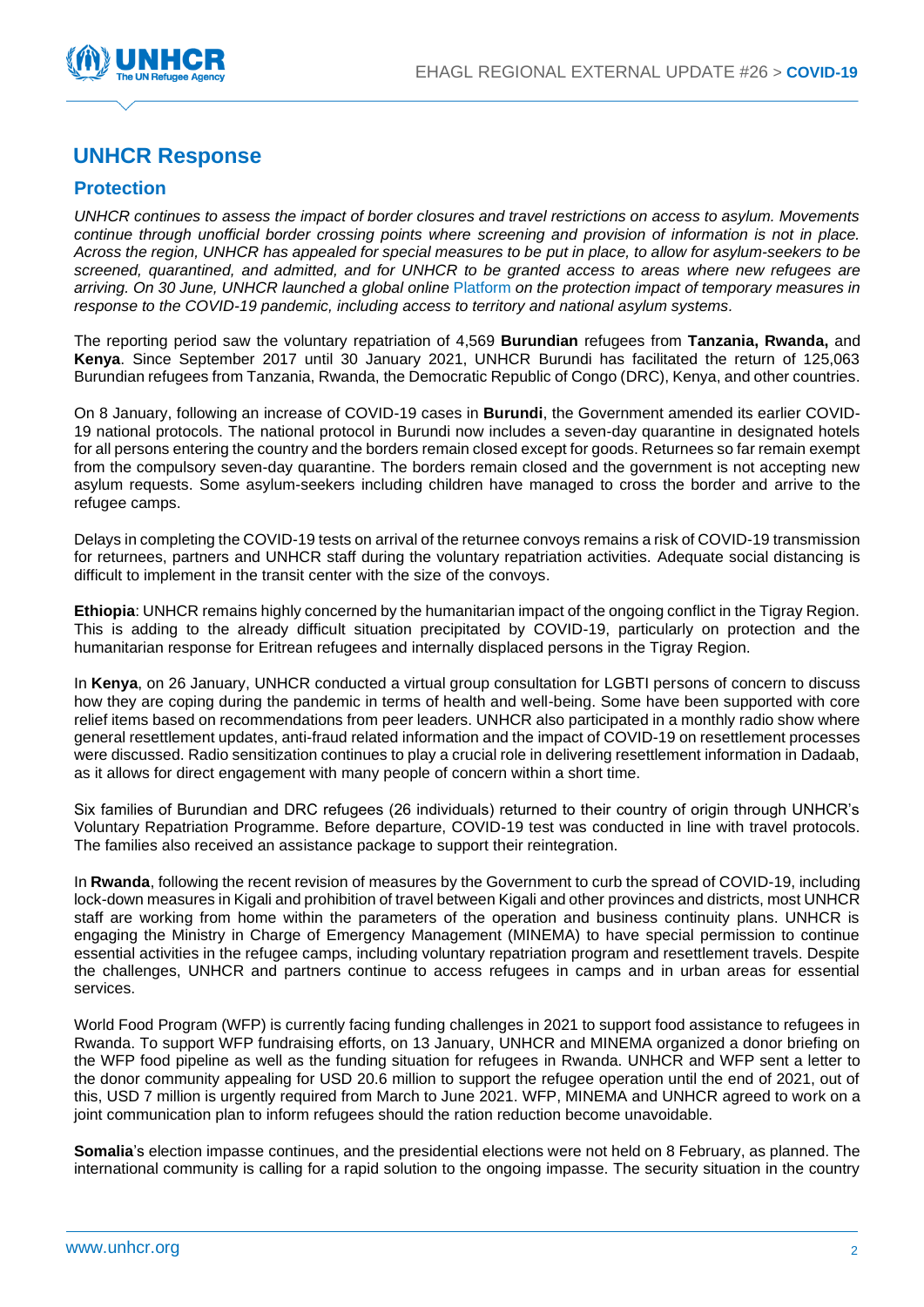

remains heightened with increased attacks by Al-Shabaab targeting government officials and venues frequented by authorities and officials. Staff have been advised to limit movements and avoid hotels and restaurants.

There is a critical need to expand specialized services to remote areas that have high rates of gender-based violence. For example, the limited number of shelters/safe houses is a service gap that persists and has become more critical during the COVID-19 pandemic to provide a safe place for survivors to reside and receive services.

In **Tanzania**, voluntary repatriations resumed on 14 January 2021 after a one-month break. A total of 1,478 refugees were voluntarily repatriated to Burundi during the reporting period. All existing COVID-19 prevention measures were observed. 24 positive cases were identified among the returnees from Tanzania to Burundi, who are only tested upon arrival in Burundi. The cases in the month of January represent 92% of the number that were identified in the previous seven months in 2020.

### **Education**



**As schools reopen in the region, UNHCR and partners are addressing the need to mitigate risks by increasing WASH facilities and ensuring additional learning spaces.**

With the start of the new year, **the Government of Kenya** was among the first in the region to fully re-open all schools and all grades. The full school re-opening took place on 4 January. The refugee operations in line with the Government guidelines re-opened schools a few days later. Key observations in the refugee camps include 70% students overall return to school in Kakuma, and 83% for primary students and 60% for secondary students in Dadaab. To adhere to Government COVID-19 guidelines on social distancing, refugee operations adapted the double shift system with a cohort of students coming to school in the morning while a different cohort come to school in the afternoon. The double shift system has continued to operate with the same set of teachers for the morning and afternoon shift, posing a big challenge on overload of the teachers to effectively plan, teach and mark students' work. Limited number of classrooms remain a challenge, causing overcrowding in classrooms.

As schools reopened in Kakuma, UNHCR distributed 73,327 facemasks to learners and teachers, while WASH partners enhanced water supply to schools to promote hygiene. The Lutheran World Federation (LWF) supported by Educate A Child (EAC) also distributed through UNHCR 1,076 new desks to camp schools to facilitate physical distancing. In addition, 166 (136 male, 30 female) newly recruited refugee teachers were posted to 21 primary schools in Kakuma refugee camp. On 6 January 2021, the Chief Administrative Secretary for Education visited four schools in Turkana West Sub County, including two refugee schools, to monitor the ongoing school re-opening arrangements.

Terres des Hommes (TdH) conducted an education needs assessment, visiting 28 schools in Daadab Camp to identify the number of children who have not returned to school and to establish the reasons for non-attendance. Spontaneous departure to Somalia, early marriages, child labour, engagement in businesses, transfer to private schools, and lack of school uniforms and sanitary pads for girls were some of the reasons reported to be hindering school attendance. The partner will continue following up on children who have not returned to school and offer support.

On 18 January, **Rwanda** re-closed schools in Kigali to contain the COVID-19 spread. Schools remain open in all other locations in the country.

**Uganda** is undertaking a slower school re-opening plan. After the Government re-opened P7, Senior 4 and Senior 6 examination classes in October 2020, in February 2021, the Government of Uganda announced re-opening of P6 and Senior 5. The staggered school re-opening process leaves many students still at home.

In **Sudan** schools have reopened across all states. Where schools had previously resumed for grade 8 and 11, the rest of the grades are now back in session. States have devised various methods to manage social distancing, including the shift system. All schools are expected to adhere to the COVID-19 protocols laid out by the Federal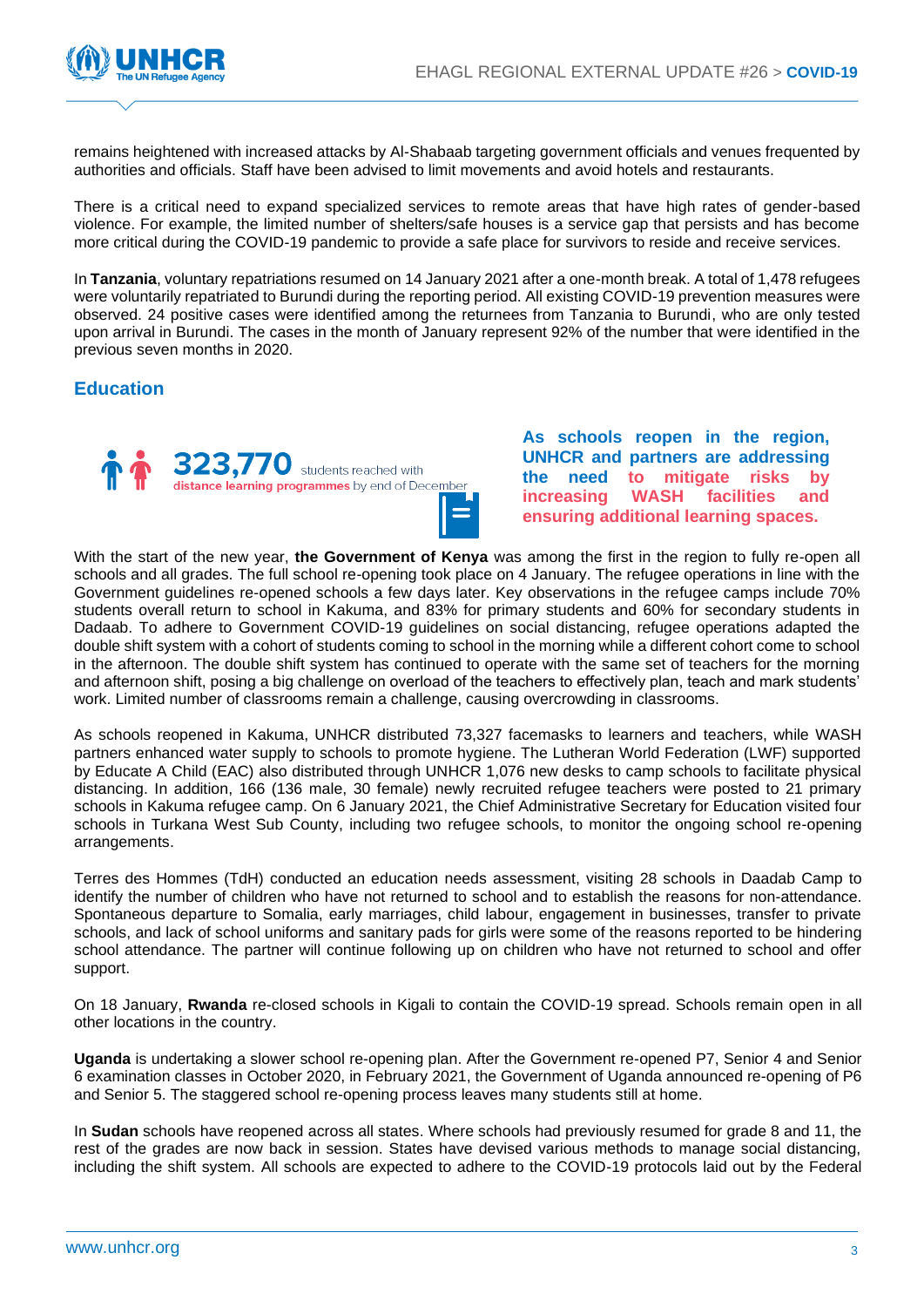

Ministry of Education. The status of WASH facilities in schools such as water availability remains a key challenge and schools have no capacity to provide soap, face masks, or other sanitizing material for hygiene promotion.

#### **Health**



**Major health challenges include the immediate availability of equipment necessary to detect, test and treat complicated cases, medical and PPE supplies and adequate quarantine facilities, as well as the feasibility of practicing physical distancing at the community level.** 

*The geographical locations of refugee and IDP locations and their proximity to borders pose challenges for the COVID-19 response. The movement of refugees, new arrivals and pendular movements complicate required testing. The limitation of some national responses has been observed, including excessive centralization and lack of testing in remote areas.* 

In **Burundi**, on 22 January, a meeting held with UNHCR partners working in refugee camps recommended the provision of face masks to refugees. These masks will be produced by refugees who had received training and support from World Vision which will benefit the refugees in the five camps. UNHCR is also working with the Ministry of Health and the Ministry of Interior towards establishing Standard Operation Procedures (SOPs) for the treatment of COVID-19 positive cases identified during repatriation activities. All returnees are sensitized to respect the preventive measures upon arrival at the transit center. Personal Protective Equipment (PPE) were distributed to UNHCR staff, which also need to be extended to UNHCR partner staff. Discussions are ongoing with the authorities on the inclusion of campbased refugees in the national testing campaign, which would provide the refugees with access to a free COVID-19 test, currently not available in the camps.

In **Djibouti**, a COVID-19 sampling test survey for 1,000 refugees in the three refugee camps began in Ali-Addeh refugee village on 31 January. The target population are refugees aged 65 and over and those who have chronic diseases. One asymptomatic positive case was reported among the first 118 tests. Contact tracing and additional tests having been initiated. The ONARS (National Office of Assistance for Refugee and Disaster victims) and UNHCR are closely monitoring the situation. Health workers continue to take samples, raise awareness, and provide advice at home.

On January 21, the Ministry of Health in collaboration with UNHCR and ONARS (National Office of Assistance for Refugee and Disaster victims) held a meeting with community leaders and members of the steering committee of the village of Ali Addeh to sensitize community leaders on the launch of the COVID-19 testing and awareness campaign for the refugees. The awareness campaign saw a large participation by the community leaders who mobilized populations in all the 8 sections of Ali Addeh refugee village. During this meeting, the Medical Coordinator and his team assured the community leaders about the screening methods which have no side effects, contrary to popular belief. The Medical Coordinator also suggested that aid workers, including medical staff, could get tested first, to set an example and further encourage the population. It was agreed the Ministry of Health community workers join the leaders in the sensitization process.

In **Ethiopia**, the Government's Agency for Refugee and Returnee Affairs (ARRA) and UNHCR, together with the Regional Health Bureaus and other health partners continue to reinforce their response to COVID-19 in refugee camps and other locations sheltering refugees and asylum-seekers. Personal Protective Equipment (PPE), COVID-related medicines, and medical equipment worth approximately \$1 million USD are being delivered for health services and health staff with additional procurement of medicines and medical equipment for both COVID and regular health programmes underway. Procurement of five ICU beds, five patient monitors, 50 oxygen cylinders, ten oxygen concentrators and 300 coverall gowns for the Gambella Regional Health Bureau is in its final stage, with some having been partially delivered. PPE have also been provided to various health facilities in Bule Hora where UNHCR is involved in the response to IDPs.

Over 2,500 trained health and community outreach workers are actively engaged in awareness raising, case investigation and management, as well as mitigation, prevention, and control of COVID-19. They include 446 healthcare workers, 22 laboratory technicians and 1,719 community outreach workers who are serving both the refugees and the communities hosting them. In addition, refugee representatives, Refugee Outreach Volunteers (ROVs), women, youth and child committees and other community representatives were trained and are actively engaged to ensure that basic preventive measures are observed in the communities.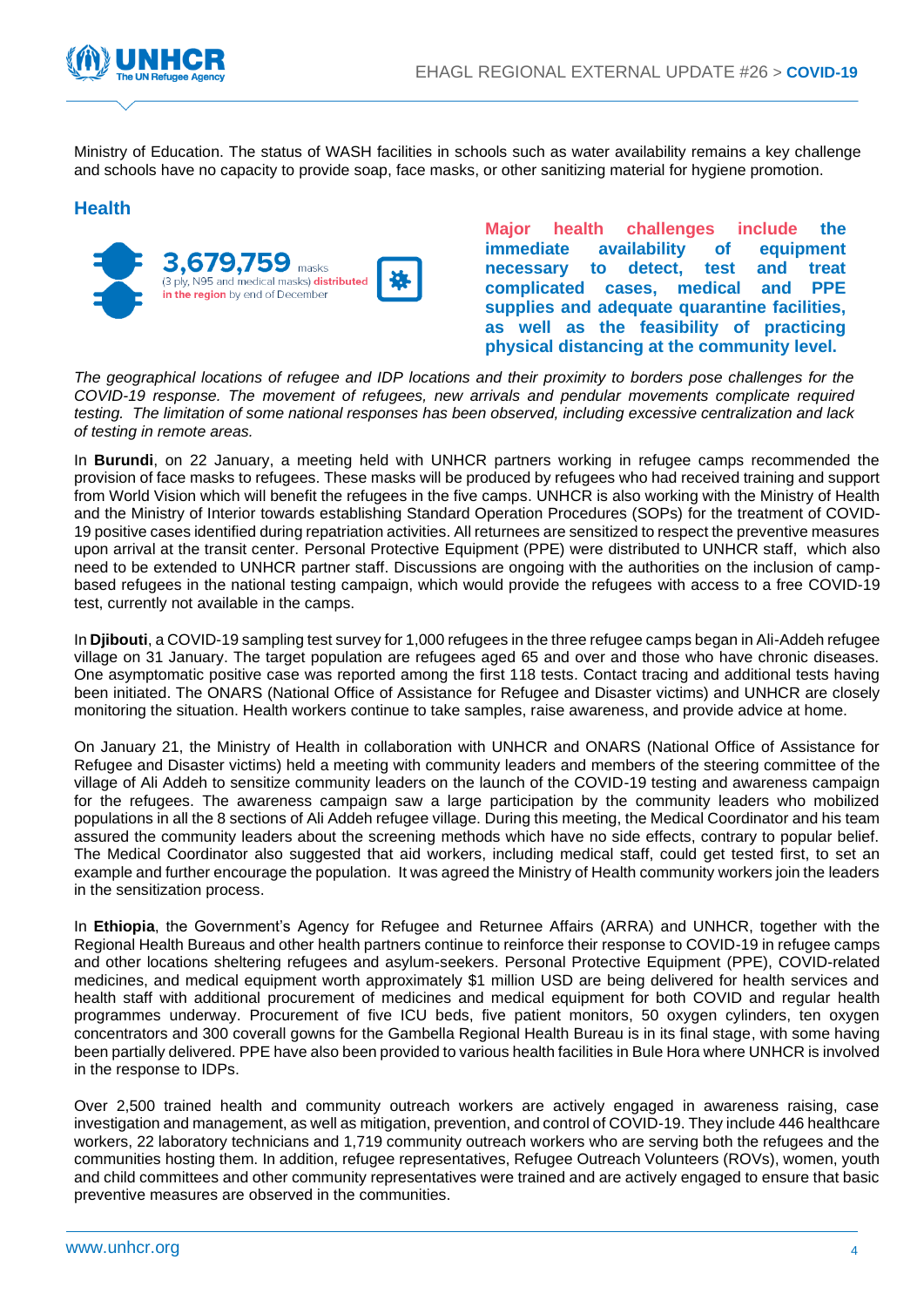

Isolation facilities, known as Temporary Assessment Units, have been set up in all refugee camps to temporarily quarantine possible suspected COVID-19 cases pending their transfer to Government isolation and treatment facilities, if necessary. UNHCR has provided hospital beds, mattresses, coverall gowns and other supplies to equip the facilities and the health staff and extended support to the Government-run treatment centres, which are also accessible to refugees. The construction of five additional isolation facilities in the five Melkadida camps has been completed.

The shift of much of UNHCR's limited health budget to COVID-19 prevention and response efforts is resulting in a strain on the provision of regular essential health services in the refugee camps. This, in turn, poses challenges in continuity of maternal and child health services, disease control programmes such as for HIV, TB and Malaria, among others. The reallocation of funds to combat COVID-19 may also negatively impact the efforts already made towards the control of non-communicable diseases including diabetes, hypertension, and mental health.

In **Kenya**, on 29 January, the UNHCR Representative in Kenya handed over four GeneXpert machines and 500 testing kits (that can perform 5,000 tests) for COVID-19 testing to the Chief Administrative Secretary (CAS) for Health in the Ministry of Health. The handover took place during the Ministry's daily COVID-19 briefing. The machines and testing kits were transported on 3 February to Kakuma and Dadaab camps. After the pandemic, the machines will be adopted by the National Tuberculosis Program for Tuberculosis diagnosis. UNHCR is in discussion with the Ministry of Health on the inclusion of vulnerable refugees and asylum-seekers in the COVID-19 vaccine rollout.

On 18 January 2021, UNHCR, International Rescue Committee (IRC), the Ministry of Health and the National and County Governments inaugurated Locher Angamor Health Facility in Kakuma 1. The new health facility was constructed in partnership with The Big Heart Foundation and will benefit over 32,000 refugees and members of the host community. 169 host community health volunteers were supported with COVID-19 kits (facemasks and handsanitisers) and trained on COVID-19 prevention and transmission.

In **Rwanda**, the increase of COVID-19 cases and deaths continue in the country. Kigali, Gicumbi, Huye and Gatsibo are the most affected refugee hosting districts. With this, the Government of Rwanda has increased the existing measures to curb the spread of the pandemic. Following the closure of most COVID-19 treatment centres, home-based care for refugees in the congested camps has left them more vulnerable due to their limited resources. The refugees under home-based care need support to meet their basic needs to allow them to stay in-doors.

In **Somalia**, in January, a total of 2,159 individuals were reached with COVID-19 related awareness campaigns. Some of the outreach awareness messages combined gender-based violence prevention and COVID-19 prevention messaging. 2,514 families with specific needs, such as a pre-existing health conditions, or who had lost their income received cash grants. 2,114 refugees received additional food assistance, targeting vulnerable households.

In **Sudan,** COVID-19 prevention and awareness through mass communication and other methods have been integrated in the daily activities across the Sudan Operation as a "new normal". In **East Sudan**, COVID-19 prevention has been streamlined across all activities. Temperature screening is in place at the entry point in Hamdayet for the new arrivals. UNHCR is distributing soaps and masks to new arrivals at Hamdayet and Village 8 transit centres. In Hamdayet, UNHCR and partners continue to conduct awareness sessions on COVID-19 and distribute informative leaflets. COVID-19 prevention measures, including wearing masks, and social distancing, are being observed during the relocation of refugees to Tunaydbah camp.

In **Tanzania**, there has been a rise in cases within the country with COVID-19 like symptoms and increased deaths publicly attributed to flu or respiratory failure. There has also been a significant increase in UN Staff reporting COVID-19 symptoms including cases that have required medical evacuations to Nairobi. UNHCR offices have returned to increased teleworking as of 1 February. Staff presence in Dar es Salaam will be reduced by 50% and field offices will reduce staff presence by 25%. These measures will be reviewed at the end of March 2021.

There is also a general complacency regarding COVID-19 safety protocols as persons of concern and staff from most organizations are reluctant to follow the established prevention measures. There is a general lack of social distancing, particularly in schools. UNHCR Health Partners continue with information dissemination to the community through Health Information Team (HIT) using megaphones and public addressing systems. Some 31,638 individuals have so far been reached.

In **Uganda**, on 1 February 2021, the Ugandan Cabinet approved the procurement of 18 million doses of the AstraZeneca COVID-19 vaccine from India, which will be used to vaccinate persons aged 50 years and above, individuals with underlying health conditions, health workers, teachers, and security personnel among other essential social service providers. The COVAX facility managed by the Global Alliance for Vaccines and Immunizations (GAVI)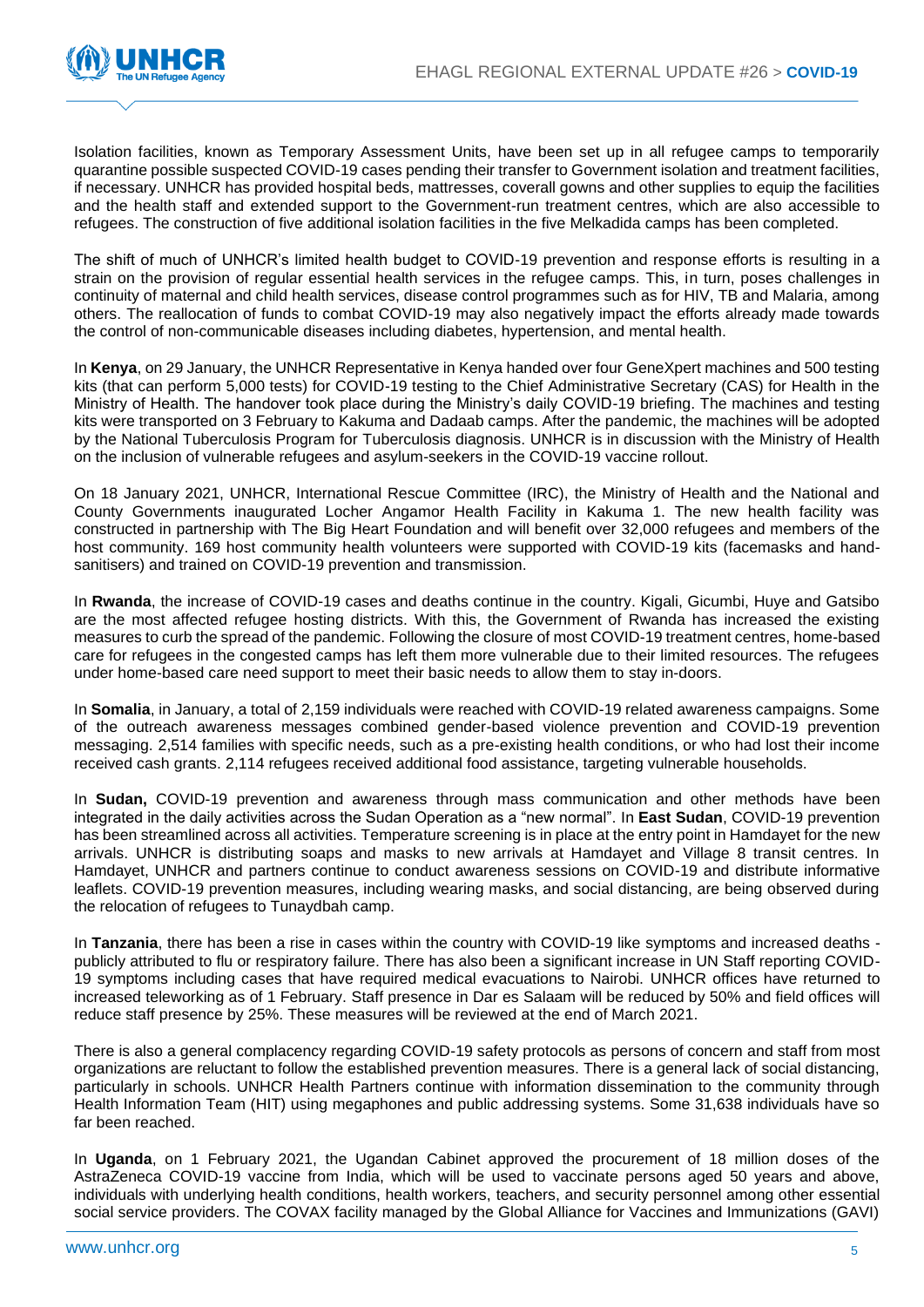

has communicated to the Government of Uganda a tentative allocation of 3,552,000 doses of the AstraZeneca COVID-19 vaccine, due by the beginning of March 2021. Refugees are included in the country vaccination plan.

UNHCR completed an analysis of the non-medical mask production project launched in mid-2020 to support refugee livelihood during the COVID-19 crisis. A total of 1,226 refugee and host community tailors were engaged to produce nearly 890,000 masks in 12 refugee settlements, with approximately USD 347,000 invested by UNHCR in labor and materials. Women accounted for 70 per cent of the tailors, with the vast majority being youth aged 20 to 30 years. Overall, the tailors made an average of \$109 (UGX 404,000) in a month. UNHCR is looking into building on this initiative to further expand livelihood for refugees, including by facilitating linkages with private sector entities willing to work with refugee entrepreneurs.



*A health worker attends to 23-year-old Burundian refugee, Ishimagizwe Eliana, after she*  delivered her baby girl at Natukobenyo health clinic in Kalobeyei settlement. UNHCR/Samuel *Otieno.*

## **Water, Sanitation and Hygiene (WASH)**



**Emphasis remains on blanket prevention activities in camps and working with the health sector to assess and address WASH needs and infection prevention control in identified health structures to isolate and treat COVID-19 patients.** 

*WASH prevention activities targeting all camp populations, such as increased water supply, provision of soap for handwashing and public awareness activities are progressing throughout the region. The replenishment of hygiene material requires longer term planning and additional funding as the timeline of the pandemic continues to extend.*

In **Burundi**, hygiene awareness sessions have been regularly organized upon arrival of the repatriation convoys, with handwashing points installed along the paths leading to the desks and other services delivered at the transit center in Gitara. The Gitara Testing Center that provides COVID-19 testing services to returnees is being carefully maintained by UNHCR staff and partner staff, including the upgraded water network.

In **Djibouti**, measures to curb the spread of COVID-19 are still being enforced with the continuous use of the hydroalcoholic gel, hand washing, masks and physical distancing in all activities and meetings. Door-to-Door hygiene promotion activities in the refugee villages are being conducted alongside information and awareness campaigns on preventive measures against COVID-19.

In **Ethiopia**, organizations have enhanced communication on hygiene and are continuously working to reduce overcrowding to curb the spread of the virus. Supplies of water and soap continue to be reinforced, together with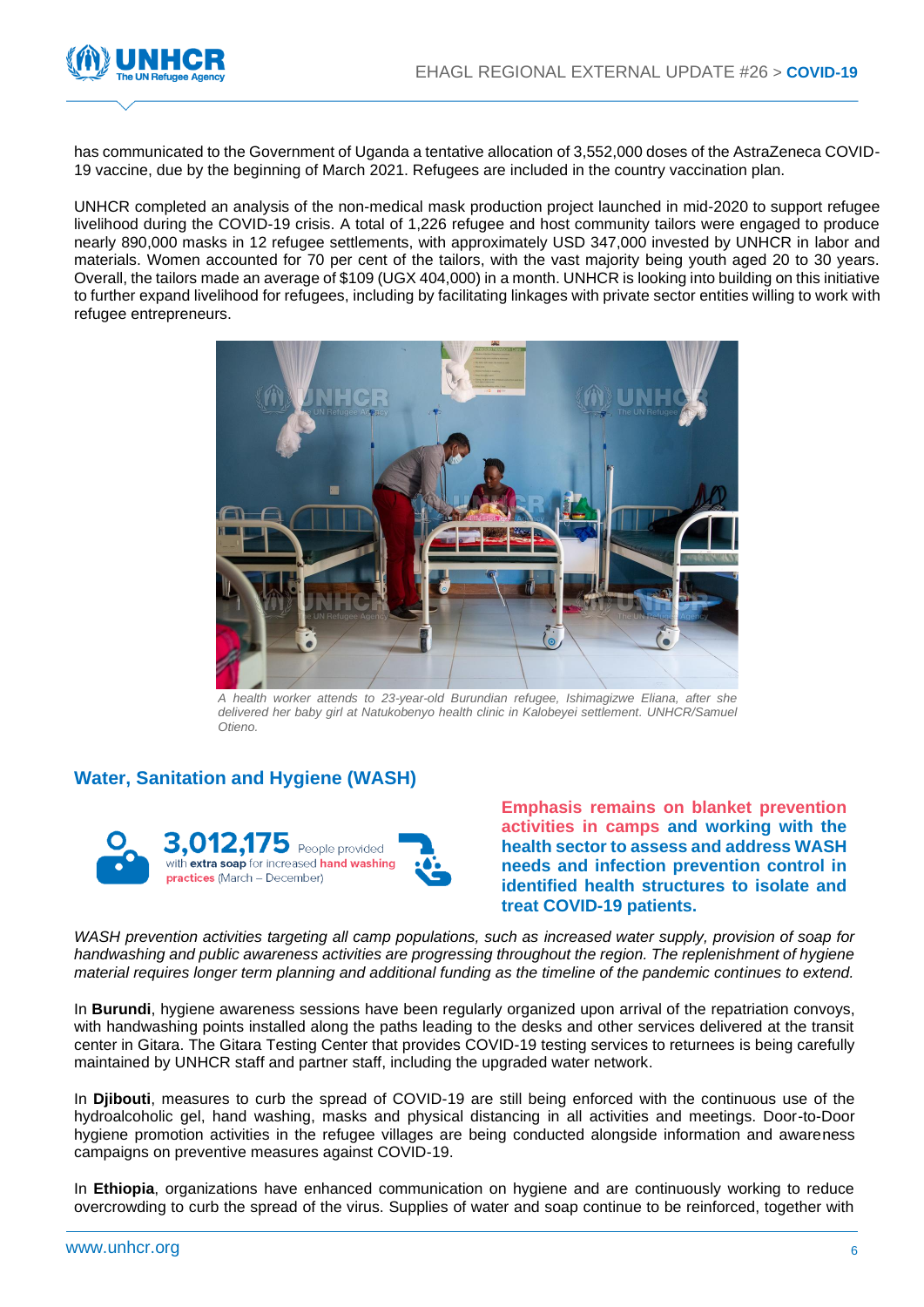

the installation of handwashing stations, as well as ongoing strengthening of health services and the provision of personal protective equipment for health care workers, first responders and others. However, the delivery of services including for the prevention of COVID-19 and the response in the four refugee camps in the Tigray Region have been greatly affected due to the ongoing insecurity.

42,749 handwashing stations have been installed in communal centers and households in all 20 of the 26 refugee camps to promote regular handwashing with soap. The operation is unable to update the data for the remaining six camps (four in Tigray and two in Afar) due to the conflict. Of these, 41,474 have been installed in refugee households and 1,275 were set up in communal facilities to provide services to refugees and asylum seekers. More capacity is needed, however, to ensure that every refugee household is equipped with a handwashing facility. To meet additional expenses for soap and other sanitary materials, UNHCR provides an allowance of 300 Ethiopian Birr (\$7.61) per person per month, to urban-based refugees entitled to monthly living allowances to whom a twomonth advance cash transfer is also made as a living allowance. The intervention is monitored through postdistribution phone interviews by Protection staff.

In **Kenya**, 56 hygiene promoters were assigned to schools in Daadab following their reopening to ensure adequate provision of water for handwashing and ensure that good hygiene practices were observed. 126 hygiene promoters carried out community sensitization on COVID-19 reaching 5,775 persons of concern.

In **Tanzania**, the installation and monitoring of handwashing stations continues across all camps. Currently, there is a cumulative total of 28,832 institutional and household handwashing points across the three refugee camps. Also, construction of larger volume handwashing devices and fabrication of foot-operated handwashing stations is currently underway in some public areas as there is poor management of tippy taps which frequently break down. To ensure that the families continue with the recommended handwashing practices, distribution and monitoring of soap usage at washing stations continues. For the reporting period, UNHCR and partners distributed 1,248,340 kilograms of bar and powder soap and 8,920 litres of liquid soap. There is a need to continue distribution of soap both for household and institutional use - especially for schools, health facilities, distribution centres and other busy institutions.

A total of 6,781 shared latrines were decommissioned and 7,632 household latrines were constructed to reduce the number of families sharing ablution facilities. To support WASH services at health and isolation facilities, 26 latrines were completed, 443 waste separation bins were established, three water connections were established. Support was also provided to the host community by constructing 11 new institutional/public latrines. COVID-19 and handwashing Information, Education and Communication (IEC) materials continue to be distributed with key messages on COVID-19 causes, transmissions, symptoms and prevention, health-seeking behaviour, and roles of leaders in COVID-19 outbreak prevention and control.



Congolese refugee Monica Sumaili, 16, holds soap she received during a distribution at *Kakuma camp. The soap is a donation from Unilever. UNHCR/Samuel Otieno.*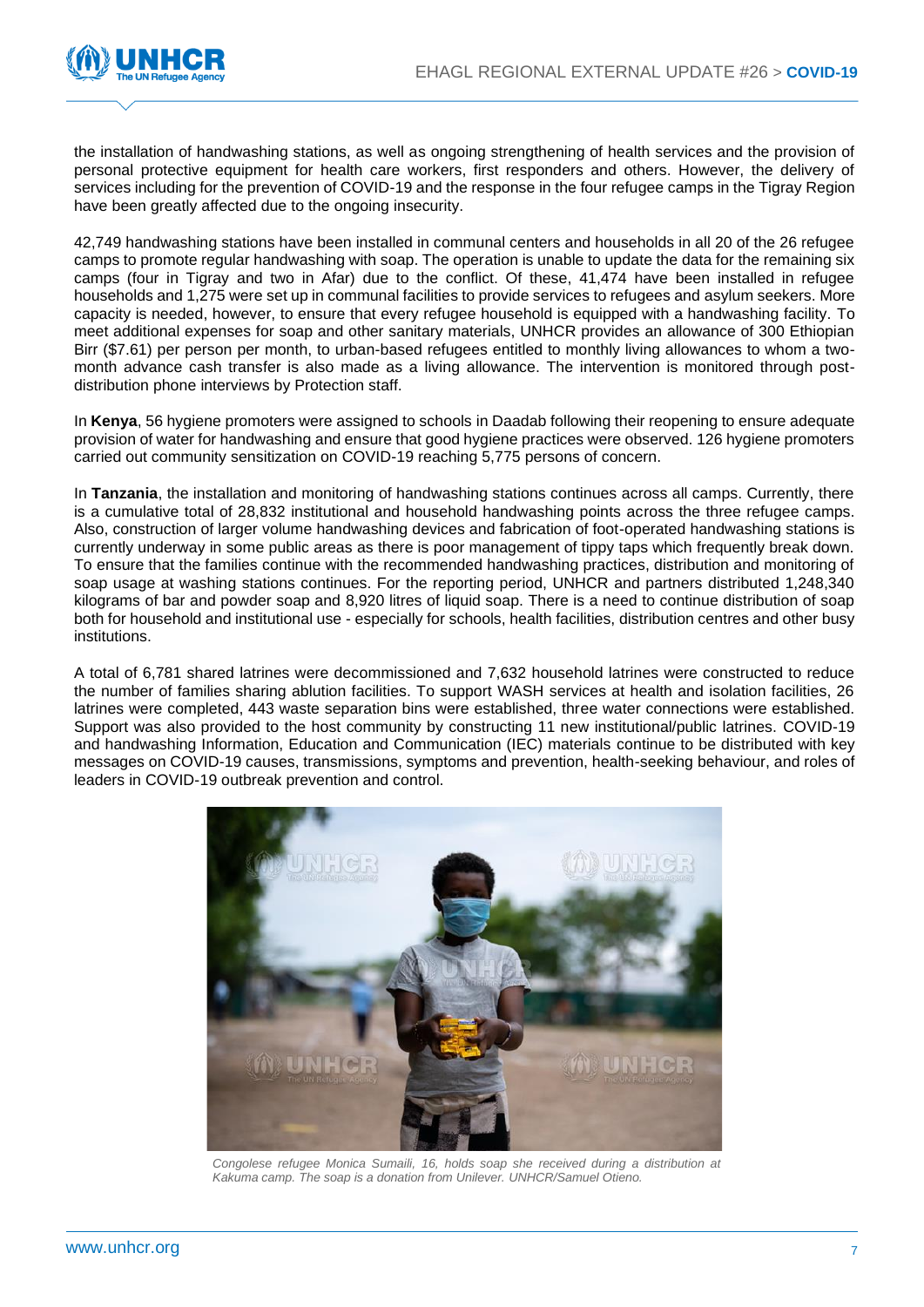

## **Inter-agency Coordination**

*Operations are working closely with UN Country Teams, Resident Coordinators and the World Health Organization on crisis management, personnel and business continuity arrangements, program criticality, preparedness, and response planning. Existing refugee response coordination structures continue to function, through virtual communication where relevant.*

*At the regional level, UNHCR is engaged with the Regional Humanitarian Partners Team (RHPT) to map the impact on humanitarian operations and coordinate on advocacy messaging, as well as with many sectoral groups including health, nutrition, education, and child protection which have been developing context specific inter-agency guidance on programming during the COVID-19 pandemic.*

The Inter-Agency Standing Committee (IASC) briefing on Strengthening the Participation, Representation and Leadership of Local Actors in Humanitarian Coordination webinar was held on 28 January. Local actors, including civil society organizations, government, the private sector, and importantly, affected communities as well, are considered critical. The objective of the briefing was to review progress made to date on localization and identify the impediments in specific contexts and at various levels, including what can be done to resolve them. It was also an opportunity to facilitate exchange of best practices and experiences. This builds on the guidance endorsed by the IASC Principals in May 2020, [IASC Interim Guidance on Localization and the COVID-19 Response.](https://interagencystandingcommittee.org/inter-agency-standing-committee/iasc-interim-guidance-localisation-and-covid-19-response)

## **Funding Needs**

*UNHCR's total financial requirements for COVID-19-related activities in 2021 is approximately \$924 million. Of that amount, \$455 million are included in the [2021](https://reporting.unhcr.org/sites/default/files/UNHCR%20-%20COVID19%20Supplementary%20Appeal%20Overview%20-%2018%20December%202020_0.pdf)  COVID-19 [Supplementary Appeal](https://reporting.unhcr.org/sites/default/files/UNHCR%20-%20COVID19%20Supplementary%20Appeal%20Overview%20-%2018%20December%202020_0.pdf) for activities related to the exceptional socioeconomic and protection impacts of COVID, as well as a limited number of critical health, WASH and shelter needs.*

**USD 455 million requested as a supplementary appeal for COVID response worldwide in 2021.**

*The revised requirements included in the 2021 COVID-19 budget for the East and Horn of Africa and Great Lakes region total \$166 million.*

**USD 166 million requested for 10 countries East and Horn of Africa and Great Lakes region in 2021.**

## **Funding Received**

USD **924 Million** requested in 2021 for UNHCR's COVID-19 response globally:



#### **Total contributed or pledged to UNHCR's 2021 COVID-19 appeal USD 22M** including:

African Development Bank Group \$12M | EU \$4.2M | China \$2M | Education Cannot Wait \$1.3M | UN COVID-19 MPTF \$727,989 | Swedish Postcode Lottery \$233,697 | Sunshine forever Limited \$200,000 | UNHCR Insamlingsstiftelse \$112,403 | Japan Association for UNHCR \$109,873 | Private donors USA \$100,000 | Other private donors \$145,525.

#### **Unearmarked contributions to UNHCR's regular global programmes**:

Norway 80 million | Sweden 66.9 million | Netherlands 36.1 million | Denmark 34.6 million | Germany 22.1 million | Switzerland 16.4 million | Ireland 12.5 million | Belgium 11.9 million.